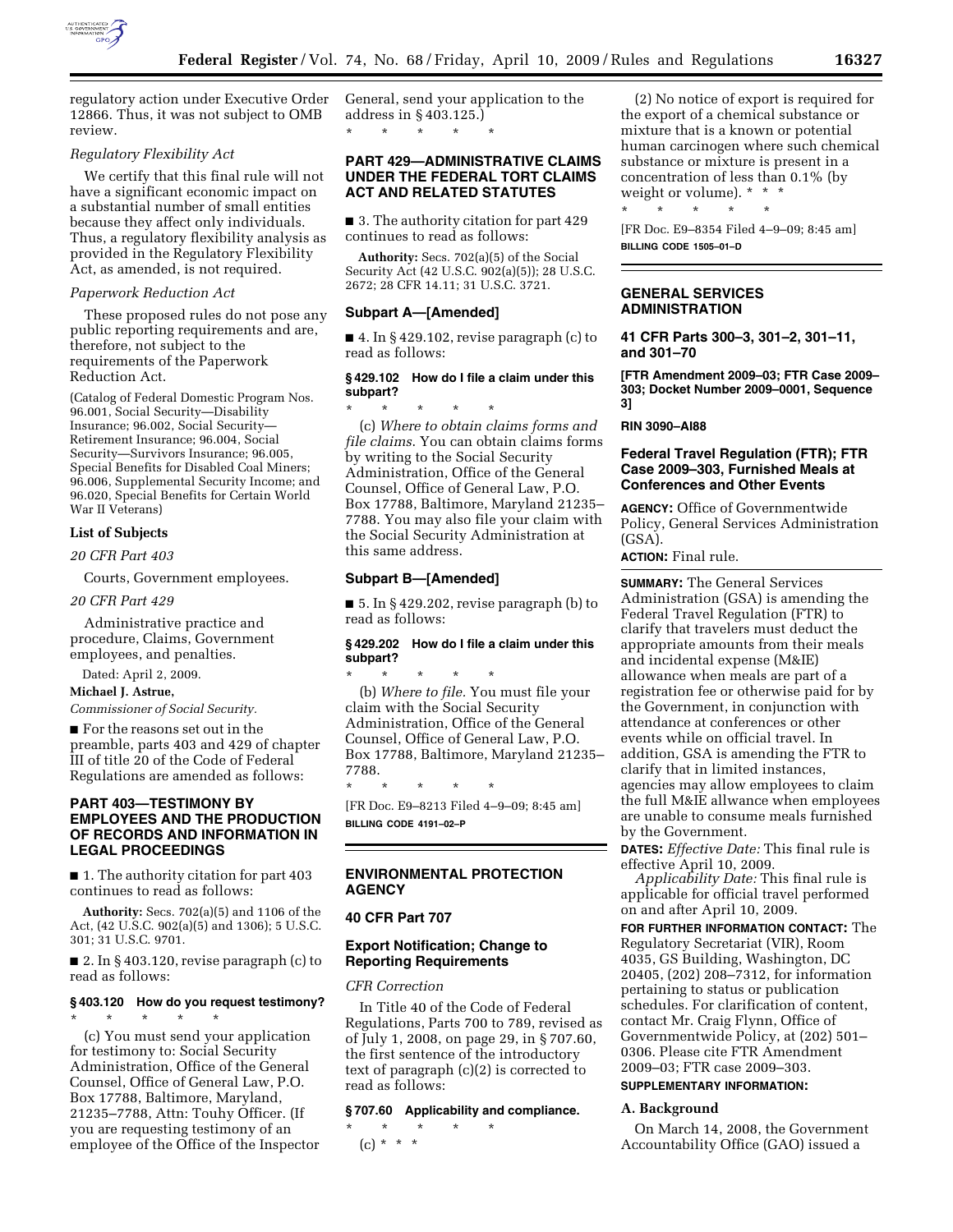report entitled, ''Governmentwide Purchase Cards: Actions Needed to Strengthen Internal Controls to Reduce Fraudulent, Improper, and Abusive Purchases.'' The report recommended that GSA instruct agencies to remind Government travelers that they must reduce the M&IE claimed on their travel vouchers by the specified amount that GSA allocates when travelers receive Government-paid-for meals at conferences or other events, including continental breakfasts.

While GSA emphasizes prudent management of travel funds, it also recognizes that there are times when a traveler cannot consume a Governmentfurnished meal due to reasons that either transcend personal choice (such as medical requirements or religious beliefs) and the traveler is unable to make alternative meal arrangements with the conference or event coordinators or due to the conduct of official business. The requirement to deduct the appropriate amount from the travel voucher may not reasonably apply to travelers in such circumstances.

Accordingly, this final rule amends the FTR by:

1. *Section 300–3.1*—Adding a definition for ''Furnished meal.''

2. *Section 301–2.5*—Adding paragraph (p) requiring specific authorization for an employee to claim the full applicable M&IE allowance due to medical requirements or religious beliefs, despite the fact that meals are furnished to the employee through registration fees or otherwise paid for by the Government.

3. *Section 301–11.18*—Incorporating the terms ''continental breakfast'' and ''furnished meal'' where appropriate, and clarifying under what circumstances agencies may permit employees to claim the full M&IE allowance even though meals are furnished by the Government.

4. *Section 301–70.200*—Adding paragraph (h) requiring agencies to designate who will determine, and in what instances, an employee may be able to claim the full M&IE allowance even though meals are furnished to the employee by the Government.

#### **B. Executive Order 12866**

This is not a significant regulatory action and, therefore, was not subject to review under Section 6(b) of Executive Order 12866, Regulatory Planning and Review, dated September 30, 1993. This final rule is not a major rule under 5 U.S.C. 804.

### **C. Regulatory Flexibility Act**

This final rule is not required to be published in the **Federal Register** for notice and comment, therefore the Regulatory Flexibility Act, 5 U.S.C. 601, *et seq.,* does not apply.

#### **D. Paperwork Reduction Act**

The Paperwork Reduction Act does not apply because the changes to the FTR do not impose recordkeeping or information collection requirements, or the collection of information from offerors, contractors, or members of the public that require the approval of the Office of Management and Budget under 44 U.S.C. 3501, *et seq.* 

#### **E. Small Business Regulatory Enforcement Fairness Act**

This final rule is also exempt from congressional review prescribed under 5 U.S.C. 801 since it relates solely to agency management and personnel.

### **List of Subjects in 41 CFR Parts 300–3, 301–2, 301–11, and 301–70**

Glossary of terms, Government employees, Travel and transportation expenses.

Dated: February 23, 2009.

### **Paul F. Prouty,**

*Acting Administrator of General Services.* 

■ For the reasons set forth in the preamble, pursuant to 5 U.S.C. 5701– 5709, GSA amends 41 CFR parts 300– 3, 301–2, 301–11, and 301–70 as follows:

#### **PART 300–3—GLOSSARY OF TERMS**

■ 1. The authority citation for 41 CFR part 300–3 is amended to read as follows:

**Authority:** 5 U.S.C. 5707; 40 U.S.C. 121(c); 49 U.S.C. 40118; 5 U.S.C. 5738; 5 U.S.C. 5741–5742; 20 U.S.C. 905(a); 31 U.S.C. 1353; E.O. 11609; 3 CFR, 1971–1975 Comp., p. 586, Office of Management and Budget Circular No. A–126, ''Improving the Management and Use of Government Aircraft.'' Revised April 28, 2006.

■ 2. Amend § 300–3.1 by alphabetically adding the definition of ''Furnished meal'' to read:

#### **§ 300–3.1 What do the following terms mean?**

\* \* \* \* \* *Furnished meal*—A meal provided to an employee, either directly from the

Government or as a result of the Government paying a registration fee or other cost which allows the employee to attend a conference or other event. If the Government has already paid for a meal, the employee must deduct the allocated amount when filing their travel voucher. \* \* \* \* \*

## **PART 301–2—GENERAL RULES**

■ 3. The authority citation for 41 CFR part 301–2 continues to read as follows:

**Authority:** 5 U.S.C. 5707; 31 U.S.C. 1353; 49 U.S.C. 40118.

■ 4. Amend § 301–2.5 by removing ''and'' at the end of paragraph (n); removing the period at the end of paragraph (o) and replacing it with ''; and''; and adding paragraph (p) to read as follows:

### **§ 301–2.5 What travel arrangements require specific authorization or prior approval?**

\* \* \* \* \*

(p) Due to an employee's medical requirements or religious beliefs, payment of the full M&IE allowance even though meals are furnished by the Government either directly or through a registration fee or other payment for a conference or other event, in accordance with § 301–11.18(b).

## **PART 301–11—PER DIEM EXPENSES**

■ 5. The authority citation for 41 CFR part 301–11 continues to read as follows:

**Authority:** 5 U.S.C. 5707.

■ 6. Revise § 301–11.18 to read as follows:

### **§ 301–11.18 What M&IE rate will I receive if a meal(s) is furnished by the Government or is included in the registration fee?**

(a) Except as provided in § 301–11.17 or in paragraph (b) of this section, your M&IE allowance must be adjusted for meals furnished to you by the Government (including meals furnished under the authority of Chapter 304 of this Title) by deducting the appropriate amount shown in the chart in this section for travel within CONUS and the chart in Appendix B of this chapter for meal deductions for OCONUS and foreign travel. The total amount of deductions made will not cause you to receive less than the amount allowed for incidental expenses.

| <b>Total M&amp;IE</b>           | \$39 | \$44       | \$49 | \$54     | \$59      | \$64 |
|---------------------------------|------|------------|------|----------|-----------|------|
| Continental Breakfast/Breakfast |      |            |      | טו       |           | 10   |
| Lunch                           |      | $\epsilon$ | ັ    | n<br>. ت | م م<br>טו | 18   |